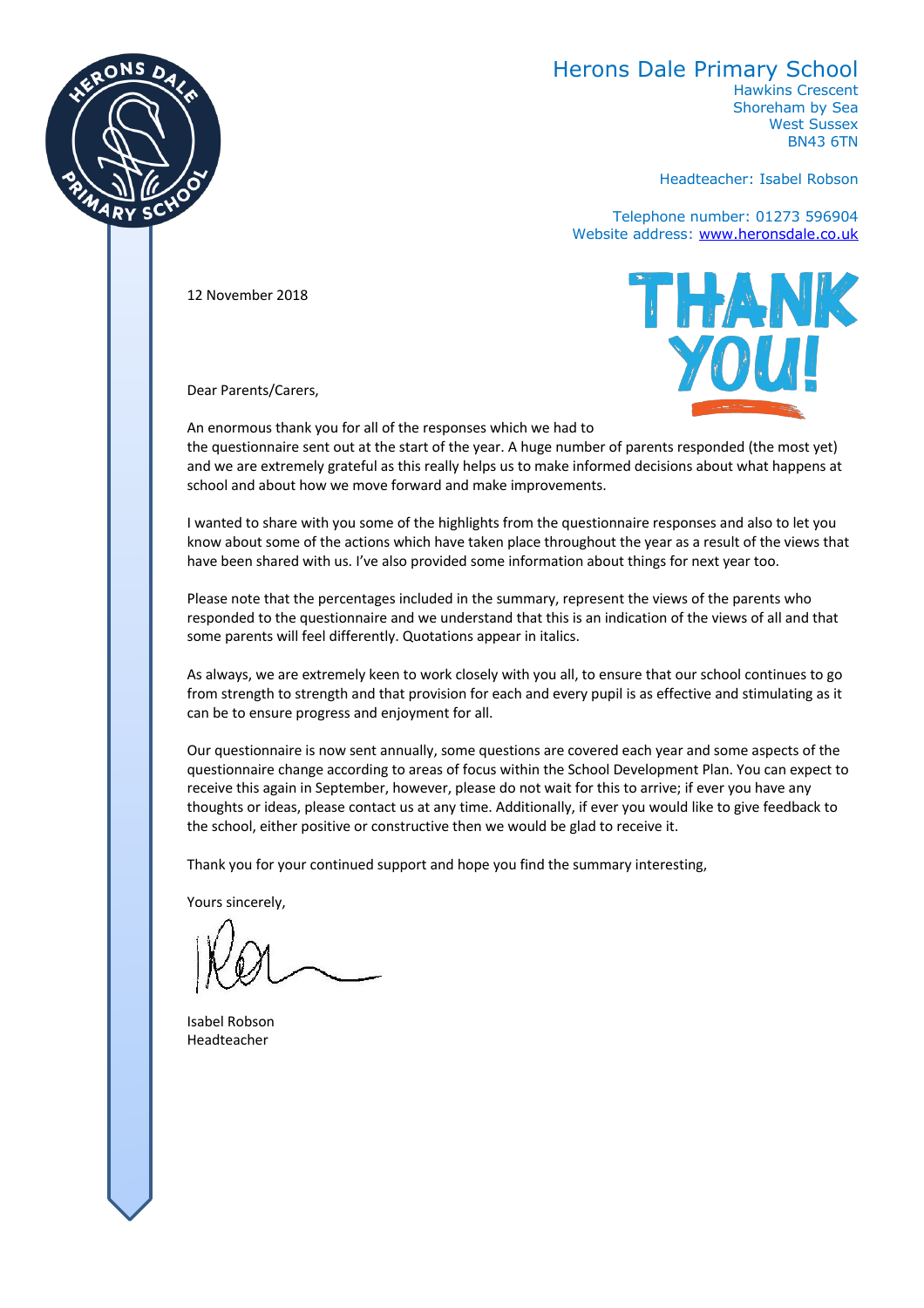| <b>PART 1 - HAPPY AND SAFE</b>                                                                                                                                                                                                                                                                                                                                                                                                                                                                                                                                                                                                                                                                                                                      |                                                                                                                                                                                                                                                                                                                                                                                                                                                                                                                                                                                                                                                                                                                                                                                                                                                                                                               |
|-----------------------------------------------------------------------------------------------------------------------------------------------------------------------------------------------------------------------------------------------------------------------------------------------------------------------------------------------------------------------------------------------------------------------------------------------------------------------------------------------------------------------------------------------------------------------------------------------------------------------------------------------------------------------------------------------------------------------------------------------------|---------------------------------------------------------------------------------------------------------------------------------------------------------------------------------------------------------------------------------------------------------------------------------------------------------------------------------------------------------------------------------------------------------------------------------------------------------------------------------------------------------------------------------------------------------------------------------------------------------------------------------------------------------------------------------------------------------------------------------------------------------------------------------------------------------------------------------------------------------------------------------------------------------------|
| What you have said:                                                                                                                                                                                                                                                                                                                                                                                                                                                                                                                                                                                                                                                                                                                                 | The impact of your views and other actions:                                                                                                                                                                                                                                                                                                                                                                                                                                                                                                                                                                                                                                                                                                                                                                                                                                                                   |
| 100% agree that their child is happy and safe<br>$\bullet$<br>at school, that bullying is taken seriously and<br>that we encourage good attendance<br>Happiness and safety is our top concern and<br>$\bullet$<br>we feel * is well cared for, extremely happy,<br>and safe.<br>My son could not be happier at school.                                                                                                                                                                                                                                                                                                                                                                                                                              | We received our Sun Safety Accreditation in June<br>$\bullet$<br>18<br>Road Safety Day in June 18<br>E-safety information continues to be shared in our<br>monthly Newsletters                                                                                                                                                                                                                                                                                                                                                                                                                                                                                                                                                                                                                                                                                                                                |
| <b>PART 2 - LEARNING AND TEACHING</b>                                                                                                                                                                                                                                                                                                                                                                                                                                                                                                                                                                                                                                                                                                               |                                                                                                                                                                                                                                                                                                                                                                                                                                                                                                                                                                                                                                                                                                                                                                                                                                                                                                               |
| What you have said:                                                                                                                                                                                                                                                                                                                                                                                                                                                                                                                                                                                                                                                                                                                                 | The impact of your views and other actions:                                                                                                                                                                                                                                                                                                                                                                                                                                                                                                                                                                                                                                                                                                                                                                                                                                                                   |
| 100% agree that their child makes good<br>$\bullet$<br>progress at Herons Dale<br>100% agree that we celebrate pupil's<br>$\bullet$<br>successes and achievements<br>100% agree that Herons Dale meets all<br>$\bullet$<br>communication needs<br>I would like more specific information sent<br>$\bullet$<br>home about writing and reading e.g. if my<br>child has done something new that day.                                                                                                                                                                                                                                                                                                                                                   | Increased use of the Marvellous Me App to share<br>$\bullet$<br>specific information, successes and achievements<br>Strategy Section continues in the monthly<br>$\bullet$<br>newsletter to share information on strategies used<br>in school<br>Parents welcome to ask for additional information<br>at any time<br>Signing and Communication Drop Ins held for<br>Drivers and Escorts to ensure we are supporting<br>communication for every part of our pupil's day                                                                                                                                                                                                                                                                                                                                                                                                                                        |
| <b>PART 3 - COMMUNICATION WITH YOU</b>                                                                                                                                                                                                                                                                                                                                                                                                                                                                                                                                                                                                                                                                                                              |                                                                                                                                                                                                                                                                                                                                                                                                                                                                                                                                                                                                                                                                                                                                                                                                                                                                                                               |
| What you have said:                                                                                                                                                                                                                                                                                                                                                                                                                                                                                                                                                                                                                                                                                                                                 | The impact of your views and other actions:                                                                                                                                                                                                                                                                                                                                                                                                                                                                                                                                                                                                                                                                                                                                                                                                                                                                   |
| 100% agree that they feel welcome at the<br>$\bullet$<br>school<br>97% feel that communication from school is<br>good<br>97% feel that the home school diary provides<br>$\bullet$<br>good communication between home and<br>school<br>You feel very important to the school<br>$\bullet$<br>I feel free to write and question in the H/S Book<br>$\bullet$<br>and know it will be answered asap<br>Not enough communication from the class<br>teacher                                                                                                                                                                                                                                                                                              | Increased use of the Marvellous Me App to share<br>$\bullet$<br>specific information, successes and achievements<br>New Website very nearly ready to be launched in<br>٠<br>September! We are very excited!<br>Continued work on the Newsletter to ensure it is<br>$\bullet$<br>as informative as possible both about happenings<br>at school and events that may be of interest                                                                                                                                                                                                                                                                                                                                                                                                                                                                                                                              |
| <b>PART 4 - BEING HEALTHY</b>                                                                                                                                                                                                                                                                                                                                                                                                                                                                                                                                                                                                                                                                                                                       |                                                                                                                                                                                                                                                                                                                                                                                                                                                                                                                                                                                                                                                                                                                                                                                                                                                                                                               |
| What you have said:                                                                                                                                                                                                                                                                                                                                                                                                                                                                                                                                                                                                                                                                                                                                 | The impact of your views and other actions:                                                                                                                                                                                                                                                                                                                                                                                                                                                                                                                                                                                                                                                                                                                                                                                                                                                                   |
| 100% agree that the school promotes<br>$\bullet$<br>independence, life skills, self-confidence and<br>self esteem<br>100% agree that the school promotes good<br>$\bullet$<br>behaviour<br>100% agree that we help keep pupils healthy<br>$\bullet$<br>through physical activity and sport<br>100% agree that Herons Dale promotes good<br>$\bullet$<br>behaviour and meets all of the children's<br>emotional/behaviour needs and gives support<br>with this at home<br>I feel it is a shame the pool has only been in use<br>$\bullet$<br>so little<br>*'s independence and life skills continuing to<br>٠<br>gain momentum<br>We were blown away with the toileting<br>I would like to know if my child has actually<br>tried their taster plate | Behaviour clinics to support parents have been<br>$\bullet$<br>held regularly<br>Established 'in-house' Play Therapy sessions with<br>$\bullet$<br>trained member of staff<br>Increased number of Educational Visits<br>Increased focus on Taster Plates in school - next<br>steps are to ensure you are receiving feedback<br>about these regularly!<br>Brand new PSHCE Curriculum written this year<br>$\bullet$<br>with a focus on the development of Life Skills<br>New PLP format, focusing on developing of skills<br>٠<br>Additional Lifeguard time invested in and building<br>$\bullet$<br>work on the pool completed ensuring the pool has<br>remained operational for almost all of the year<br>We now hire the pool to swimming companies to<br>$\bullet$<br>ensure that it is generating income which pays for<br>its upkeep, meaning that is sustainable in these<br>times of difficult funding |











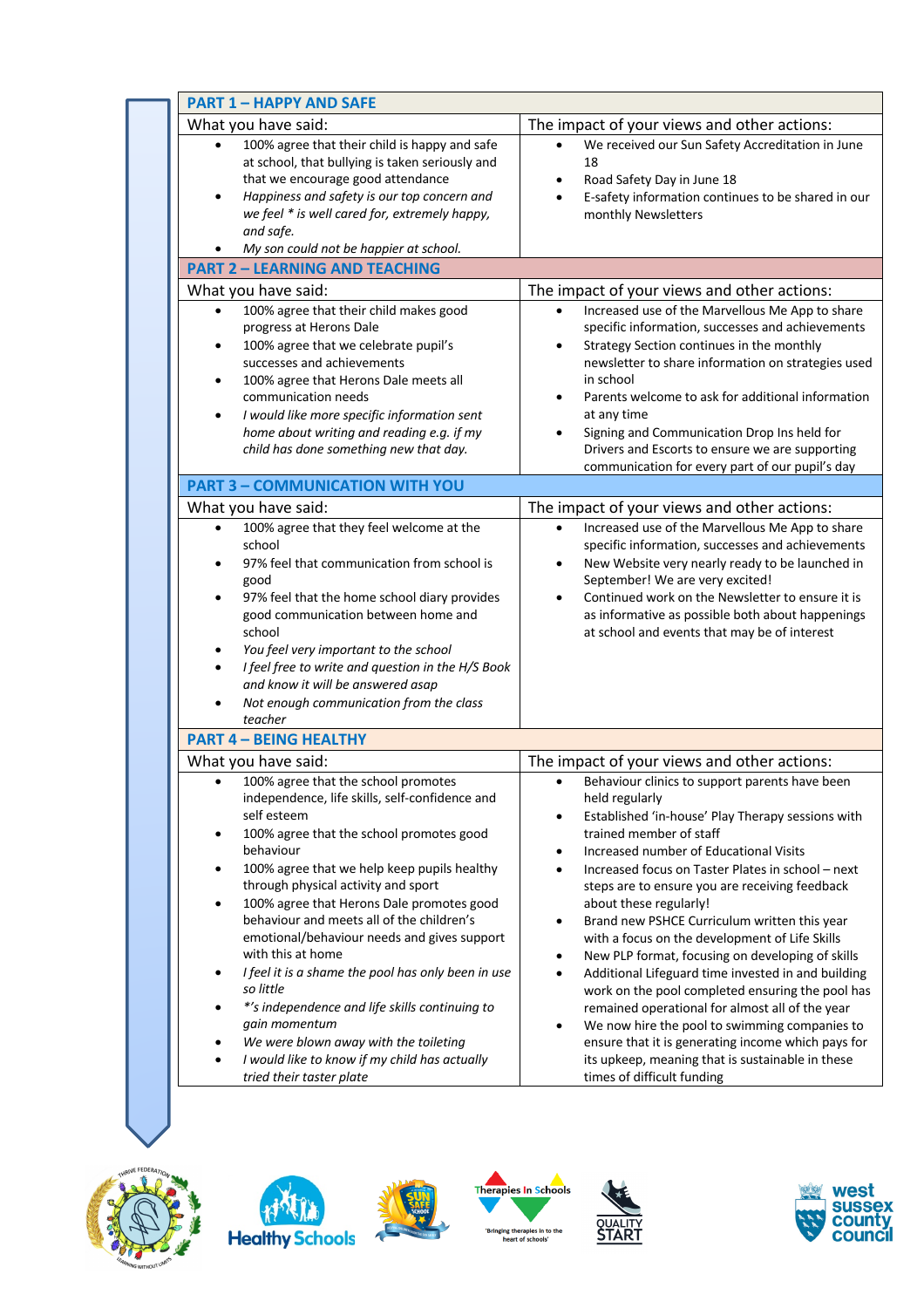| <b>PART 5 - LEADERSHIP AT HERONS DALE</b>                                                                                                                                                                                                                                                                                                                                                                                                                                                  |                                                                                                                                                                                                                                                                                                                                                                                                                                                                                                                                                                                                                                                                                                                                                                                                                                                                                                                                                                                                                                                                                                                                                                                        |
|--------------------------------------------------------------------------------------------------------------------------------------------------------------------------------------------------------------------------------------------------------------------------------------------------------------------------------------------------------------------------------------------------------------------------------------------------------------------------------------------|----------------------------------------------------------------------------------------------------------------------------------------------------------------------------------------------------------------------------------------------------------------------------------------------------------------------------------------------------------------------------------------------------------------------------------------------------------------------------------------------------------------------------------------------------------------------------------------------------------------------------------------------------------------------------------------------------------------------------------------------------------------------------------------------------------------------------------------------------------------------------------------------------------------------------------------------------------------------------------------------------------------------------------------------------------------------------------------------------------------------------------------------------------------------------------------|
| What you have said:                                                                                                                                                                                                                                                                                                                                                                                                                                                                        | The impact of your views and other actions:                                                                                                                                                                                                                                                                                                                                                                                                                                                                                                                                                                                                                                                                                                                                                                                                                                                                                                                                                                                                                                                                                                                                            |
| 100% agree that Herons Dale is well led and<br>$\bullet$<br>managed<br>100% agree that we respond well to any<br>$\bullet$<br>concerns which are raised<br>85% agree that they know who the<br>٠<br>Management Committee are and what their<br>role is<br>Herons Dale is the amazing school that it is<br>$\bullet$<br>thanks to the tireless dedication of all the staff<br>I don't know much about the Management<br>$\bullet$<br>Committee                                              | Leadership Team have a presence at the front of<br>$\bullet$<br>the school in the morning, as often as they are<br>able to<br>Management Committee section in the monthly<br>$\bullet$<br>Newsletter introducing all of the Management<br>Committee Members, the role of the Management<br>Committee and what they have been doing<br>Increased presence of Management Committee<br>$\bullet$<br>Members at events - Herons Dale's Got Talent,<br>Tours, Summer Fayre, Meeting with new parents                                                                                                                                                                                                                                                                                                                                                                                                                                                                                                                                                                                                                                                                                        |
| <b>PART 6 - SCHOOL DEVELOPMENT</b>                                                                                                                                                                                                                                                                                                                                                                                                                                                         |                                                                                                                                                                                                                                                                                                                                                                                                                                                                                                                                                                                                                                                                                                                                                                                                                                                                                                                                                                                                                                                                                                                                                                                        |
| What you have said:                                                                                                                                                                                                                                                                                                                                                                                                                                                                        | The impact of your views and other actions:                                                                                                                                                                                                                                                                                                                                                                                                                                                                                                                                                                                                                                                                                                                                                                                                                                                                                                                                                                                                                                                                                                                                            |
| Very mixed responses about whether or not<br>homework or home reading was desired<br>100% agreed that their child's feelings and<br>$\bullet$<br>emotions are valued at Herons Dale<br>97% agreed that their child's voice is listened<br>$\bullet$<br>to and that the children's opinion matters<br>More evidence of good work sent home<br>$\bullet$<br>More feedback on what pupils have been doing<br>It would be good to be able to carry on with his<br>$\bullet$<br>signing at home | Next year parents and teachers will liaise to decide<br>$\bullet$<br>whether homework/home reading will feature for<br>individual pupils - as with all our provision, this<br>will be entirely bespoke<br>Pupil Voice is now a feature in every Newsletter<br>School Council have been more involved than ever<br>in decision making - including naming our Forest<br>School area and choosing equipment for it<br>Each class now holds a weekly meeting, gathering<br>the pupil's views on what is going well, what is<br>going less well and what needs to happen - the<br>information from these meetings comes straight to<br>the Leadership Team<br>We held an external validation day to baseline<br>how we feel Pupil Voice is at Herons Dale - the<br>finding from this day will inform the School<br>Development Plan and Pupil Voice remains high on<br>our agenda for continued improvement next year.<br>Increased use of the Marvellous Me App to share<br>٠<br>specific information, successes and achievements<br>New Website will feature a top tips Signing page<br>which will have videos of how to sign key and new<br>words<br>New signs in Newsletter every month |
| <b>PART 7</b>                                                                                                                                                                                                                                                                                                                                                                                                                                                                              |                                                                                                                                                                                                                                                                                                                                                                                                                                                                                                                                                                                                                                                                                                                                                                                                                                                                                                                                                                                                                                                                                                                                                                                        |
| What you have said:<br>Transition:                                                                                                                                                                                                                                                                                                                                                                                                                                                         | The impact of your views and other actions:                                                                                                                                                                                                                                                                                                                                                                                                                                                                                                                                                                                                                                                                                                                                                                                                                                                                                                                                                                                                                                                                                                                                            |
| $\bullet$<br>97% agree that Herons Dale supports the<br>preparation of my child joining the school<br>Superb transition - thank you                                                                                                                                                                                                                                                                                                                                                        | Herons Dale have taken part in a County Led<br>Transition Project this year which has seen us<br>developing a Transition Policy<br>Tours are now led by the member of the<br>$\bullet$<br>Leadership Team with the most relevant<br>background. This enables us to have a really<br>informative discussion with parents and ensures<br>relevant staff get to know as much about the<br>pupils joining us, as quickly as possible, so we can<br>support transition as effectively as we can                                                                                                                                                                                                                                                                                                                                                                                                                                                                                                                                                                                                                                                                                             |







Į¥